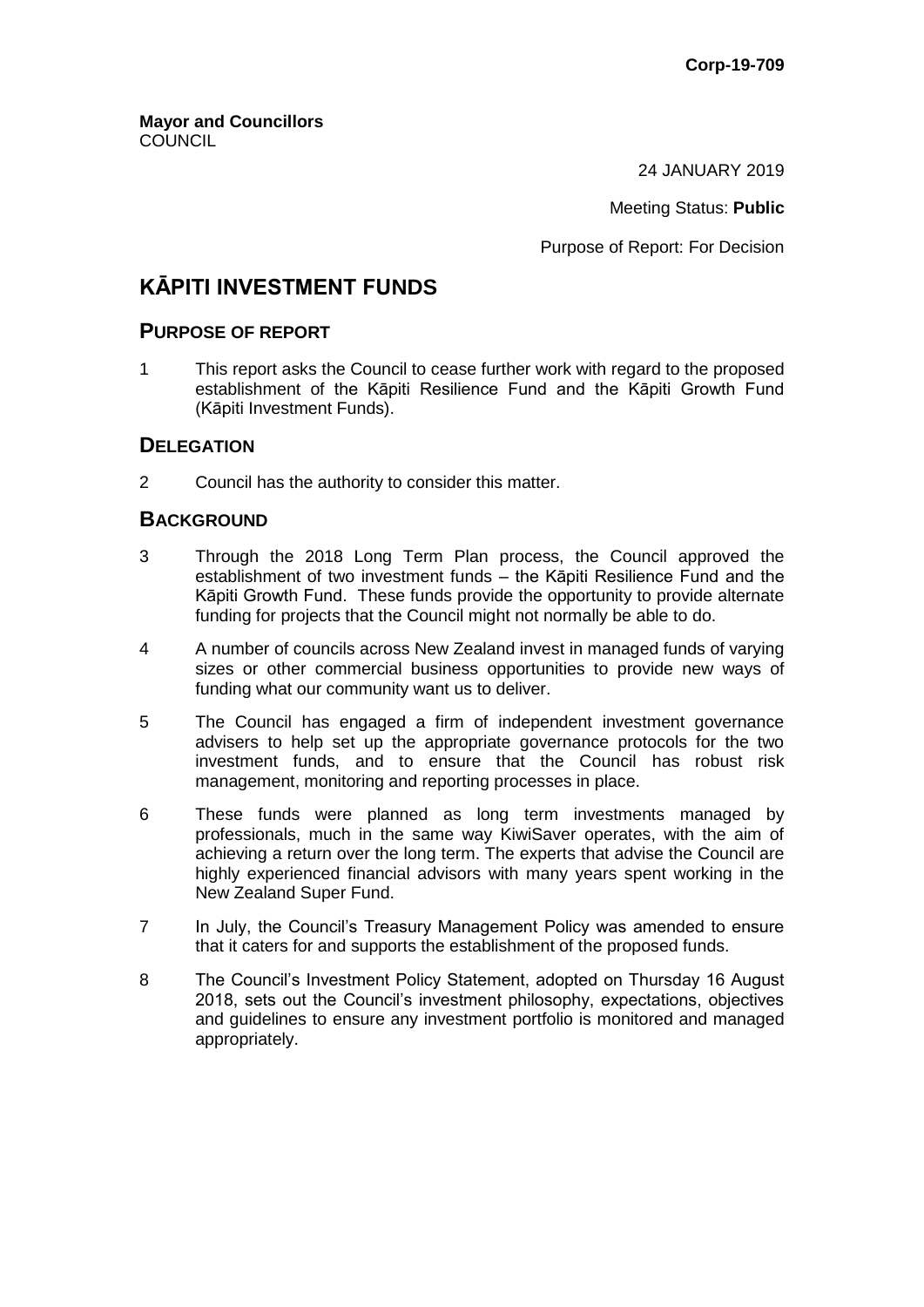9 At the Operations and Finance Committee meeting, where the Investment Policy Statement was approved, it was agreed that a report would be presented to Council before progressing with the next stage of analysis and due diligence required to implement the funds. This was to ensure that Councillors were comfortable with the level of risk following two detailed workshops on risk and governance held for elected members and presented by external professional fund advisors.

#### **ISSUES AND OPTIONS**

#### **Issues**

- 10 There has been some level of concern raised in the community and with elected members about the level of risk associated with the investment funds, particularly given that in the financial markets currently there is a level of uncertainty around the equity markets.
- 11 During the workshops there was also concern raised that future Councils may not understand that the investments need to be managed as long term investments and it is important that a long term view of return is maintained.
- 12 Due to the uncertainty around the equity markets, there has been a considerable amount of media attention about the downturn in KiwiSaver funds over the last few months, which has heightened the level of uncertainty about the Kāpiti Investment Funds. While funds have reduced it in the short term, it is important to ensure that a longer term view of investments is maintained.
- 13 Appendix 1 includes a summary of the investment earnings for a range of KiwiSaver fund types prepared by Morningstar. Morningstar is a group of independent analysts who regularly monitor the performance of KiwiSaver funds of different risk profiles. As the analysis shows, there are weak returns over the short term for the growth based investment funds due to the current downturn.
- 14 Current market conditions are not favourable for establishing new funds, based on the short term returns and the volatility in global equities. Between September and November 2018, 1-year yields have dropped significantly.
- 15 Concerns of a few in the community also prompted the Deputy Auditor General to meet with the Chief Executive to understand the proposal. He subsequently issued a letter confirming that the Council needs to be aware of the requirement to adequately assess risk and return when making a decision to enter into investment funds. This was discussed in detail with Councillors during the two Investment Governance workshops held during 2018.
- 16 Because the recommendation is to not proceed with the investment funds, officers have not undertaken the next stage of detailed analysis and due diligence required to progress towards implementing the investment funds. This was planned to be completed with external professionals.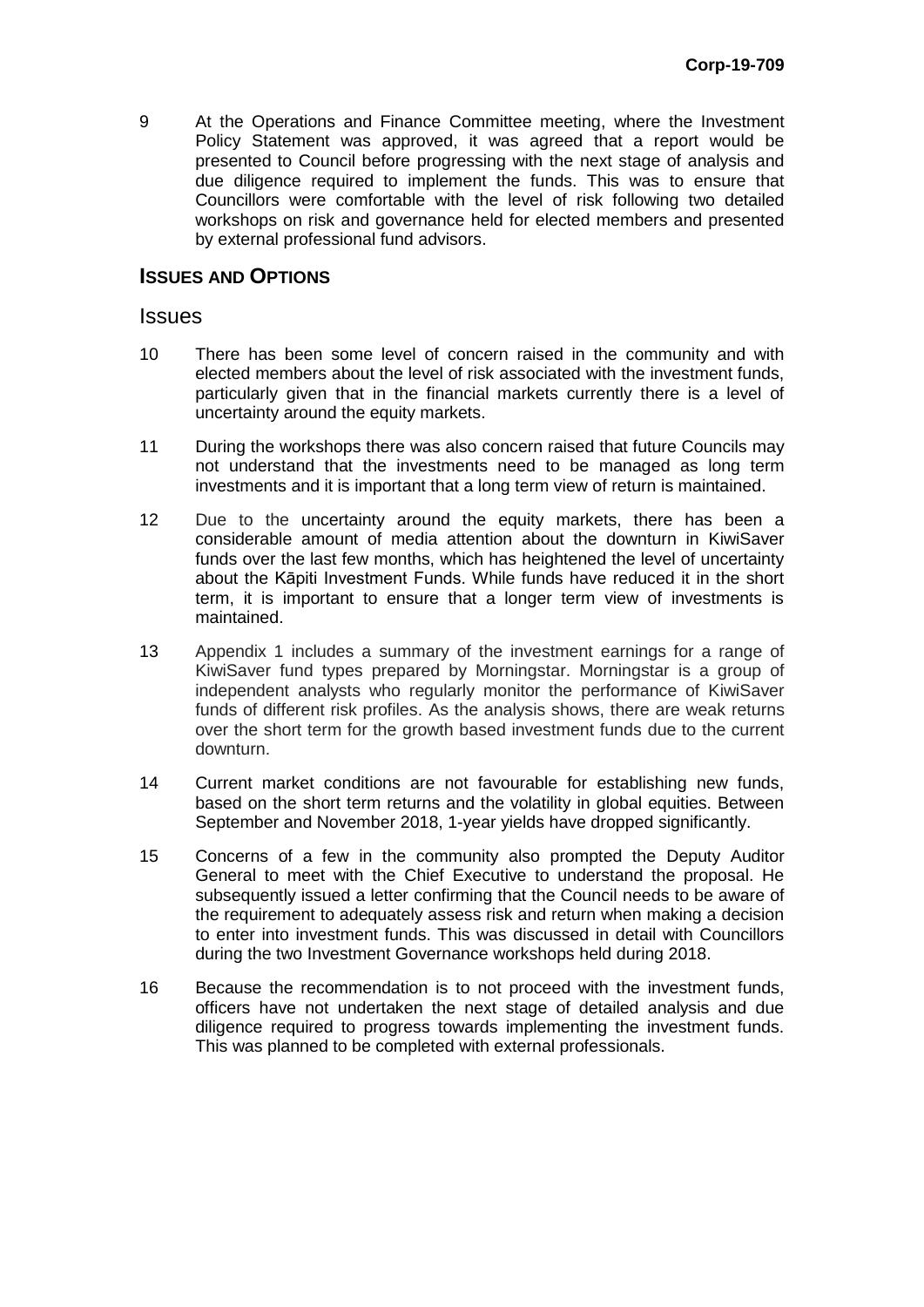# Option 1

17 Agree to not progress further with the next stage of analysis and due diligence required to implement the Kāpiti Investment Funds at this time.

## Option 2

18 Progress with the next stage of analysis and due diligence required to implement the Kāpiti Investment Funds during this triennium.

### **CONSIDERATIONS**

19 The Investment Policy statement and the Treasury Management Policy do not require amendment if the Council chooses not to progress at this time with the Kāpiti Investment Funds.

### Legal considerations

20 The decision on whether to proceed or not with the fund is within the delegations of the Council.

### Financial considerations

- 21 The additional insurance costs (\$150,000) and emergency management WREMO costs (\$75,000) planned to be funded from investment fund earnings will require funding from rates or other sources if the Kāpiti Investment Funds do not proceed.
- 22 Any growth or resilience related projects that may arise will need to be funded from rates or other sources if the Kāpiti Investment Funds do not proceed.
- 23 The investment funds will be removed from the 2019/20 Annual Plan if the Council votes to not progress with the Kāpiti investment funds during 2018/19. There is no impact on rates for 2019/20 through this change, as the funds have not been set up as a means of offsetting rates related costs (other than one-off smoothing effects such as in 2018/19, in paragraph 21 above).

### Tāngata whenua considerations

24 Tāngata whenua have not been directly consulted with on whether or not to progress with the Kāpiti investment funds

### **SIGNIFICANCE AND ENGAGEMENT**

### Significance policy

25 This matter has a low to moderate level of significance under the Council's Significance and Engagement Policy.

### Consultation already undertaken

26 At the 16 August, 2018 Operations and Finance Committee meeting where the Investment Policy Statement for the investment funds was approved, it was agreed that officers would come back to a future Council meeting with a plan for consulting after the next stage of detailed analysis and due diligence was completed.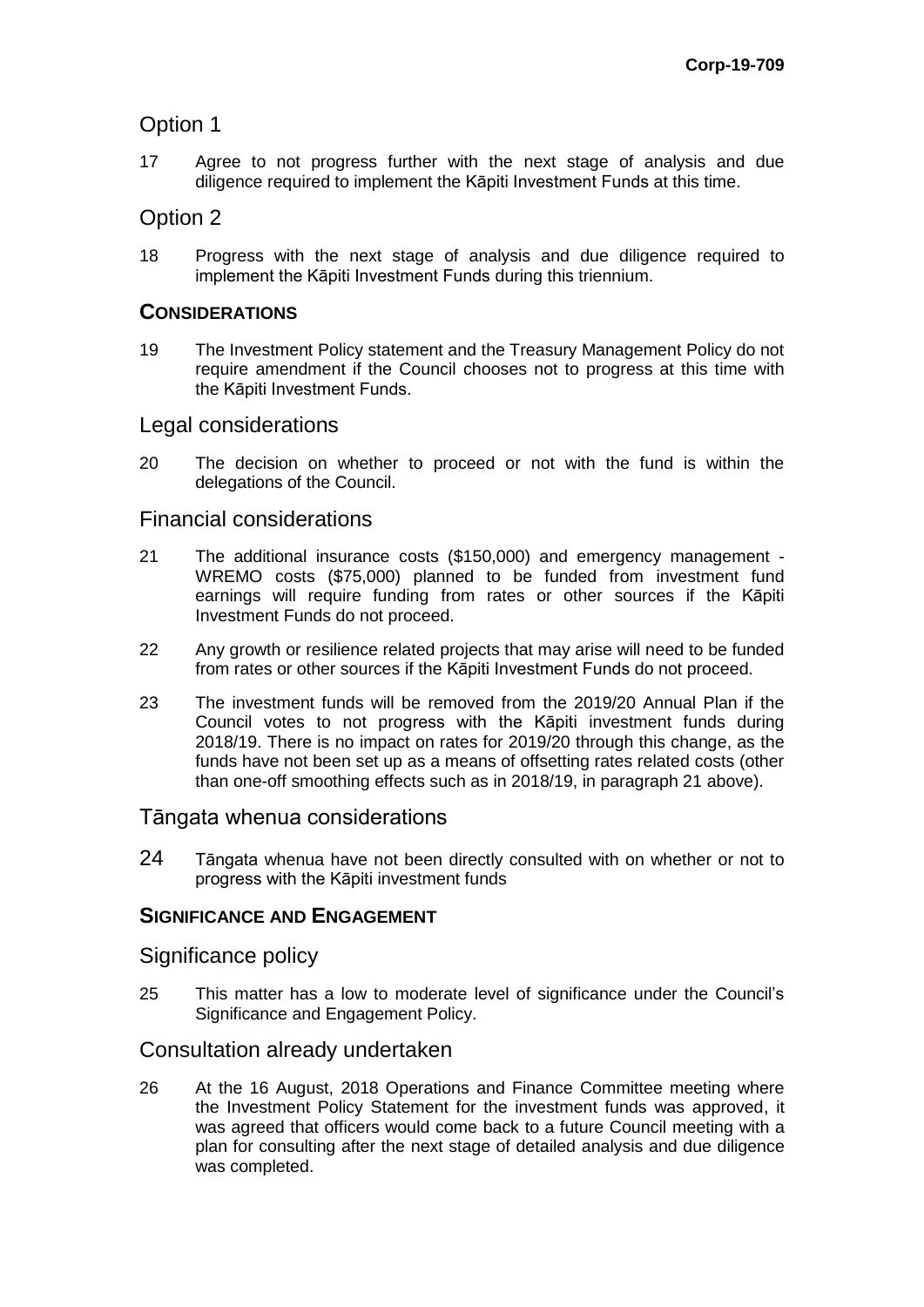### Engagement planning

27 An engagement plan is not needed to implement this decision*.*

### **Publicity**

28 A media release will be completed to communicate this decision. The decision will also be reflected in the 2019/20 Annual Plan communications.

# **RECOMMENDATIONS**

29 That the Council resolves to not progress further with the Kāpiti Investment Funds.

**Report prepared by Approved for submission**

Jacinta Straker Wayne Maxwell<br> **Chief Financial Officer** Chief Executive **Chief Financial Officer** 

#### **ATTACHMENTS**

Appendix 1 – Investment Watch - Top 40 KiwiSaver funds by assets under management

Source: Morningstar - The Dominion Post - Monday, January 14, 2019 - Page 17